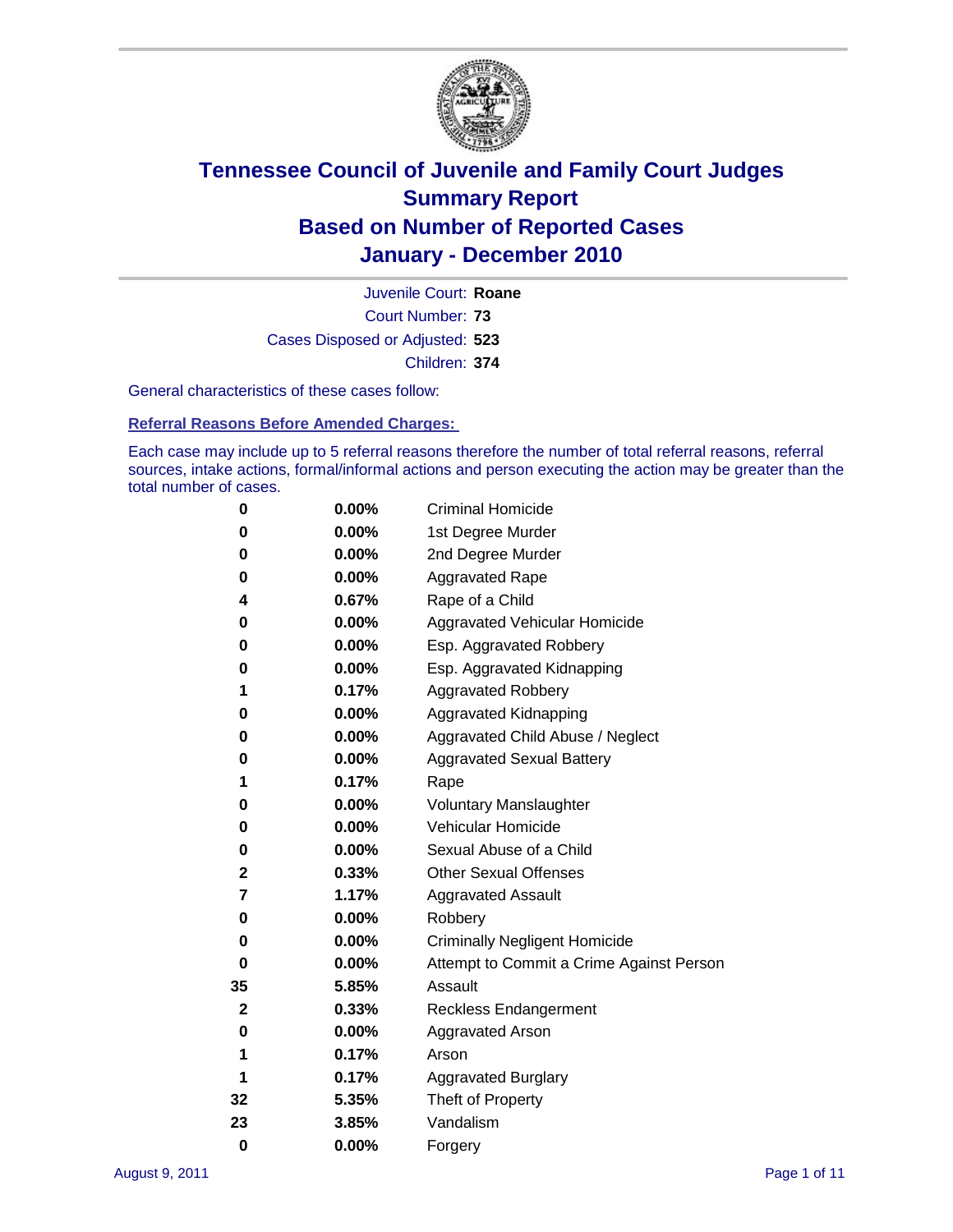

Court Number: **73** Juvenile Court: **Roane**

Cases Disposed or Adjusted: **523**

Children: **374**

#### **Referral Reasons Before Amended Charges:**

Each case may include up to 5 referral reasons therefore the number of total referral reasons, referral sources, intake actions, formal/informal actions and person executing the action may be greater than the total number of cases.

| 1            | 0.17% | <b>Worthless Checks</b>                                     |
|--------------|-------|-------------------------------------------------------------|
| 0            | 0.00% | Illegal Possession / Fraudulent Use of Credit / Debit Cards |
| 11           | 1.84% | <b>Burglary</b>                                             |
| 0            | 0.00% | Unauthorized Use of a Vehicle                               |
| 0            | 0.00% | <b>Cruelty to Animals</b>                                   |
| 0            | 0.00% | Sale of Controlled Substances                               |
| 11           | 1.84% | <b>Other Drug Offenses</b>                                  |
| 4            | 0.67% | Possession of Controlled Substances                         |
| 1            | 0.17% | <b>Criminal Attempt</b>                                     |
| 9            | 1.51% | Carrying Weapons on School Property                         |
| $\mathbf{2}$ | 0.33% | Unlawful Carrying / Possession of a Weapon                  |
| 0            | 0.00% | <b>Evading Arrest</b>                                       |
| 4            | 0.67% | Escape                                                      |
| 2            | 0.33% | Driving Under Influence (DUI)                               |
| 6            | 1.00% | Possession / Consumption of Alcohol                         |
| 4            | 0.67% | Resisting Stop, Frisk, Halt, Arrest or Search               |
| 0            | 0.00% | <b>Aggravated Criminal Trespass</b>                         |
| 2            | 0.33% | Harassment                                                  |
| 0            | 0.00% | Failure to Appear                                           |
| 0            | 0.00% | Filing a False Police Report                                |
| 3            | 0.50% | Criminal Impersonation                                      |
| 26           | 4.35% | <b>Disorderly Conduct</b>                                   |
| 14           | 2.34% | <b>Criminal Trespass</b>                                    |
| 1            | 0.17% | <b>Public Intoxication</b>                                  |
| 0            | 0.00% | Gambling                                                    |
| 1            | 0.17% | <b>Traffic</b>                                              |
| 0            | 0.00% | <b>Local Ordinances</b>                                     |
| 1            | 0.17% | Violation of Wildlife Regulations                           |
| 0            | 0.00% | Contempt of Court                                           |
| 55           | 9.20% | Violation of Probation                                      |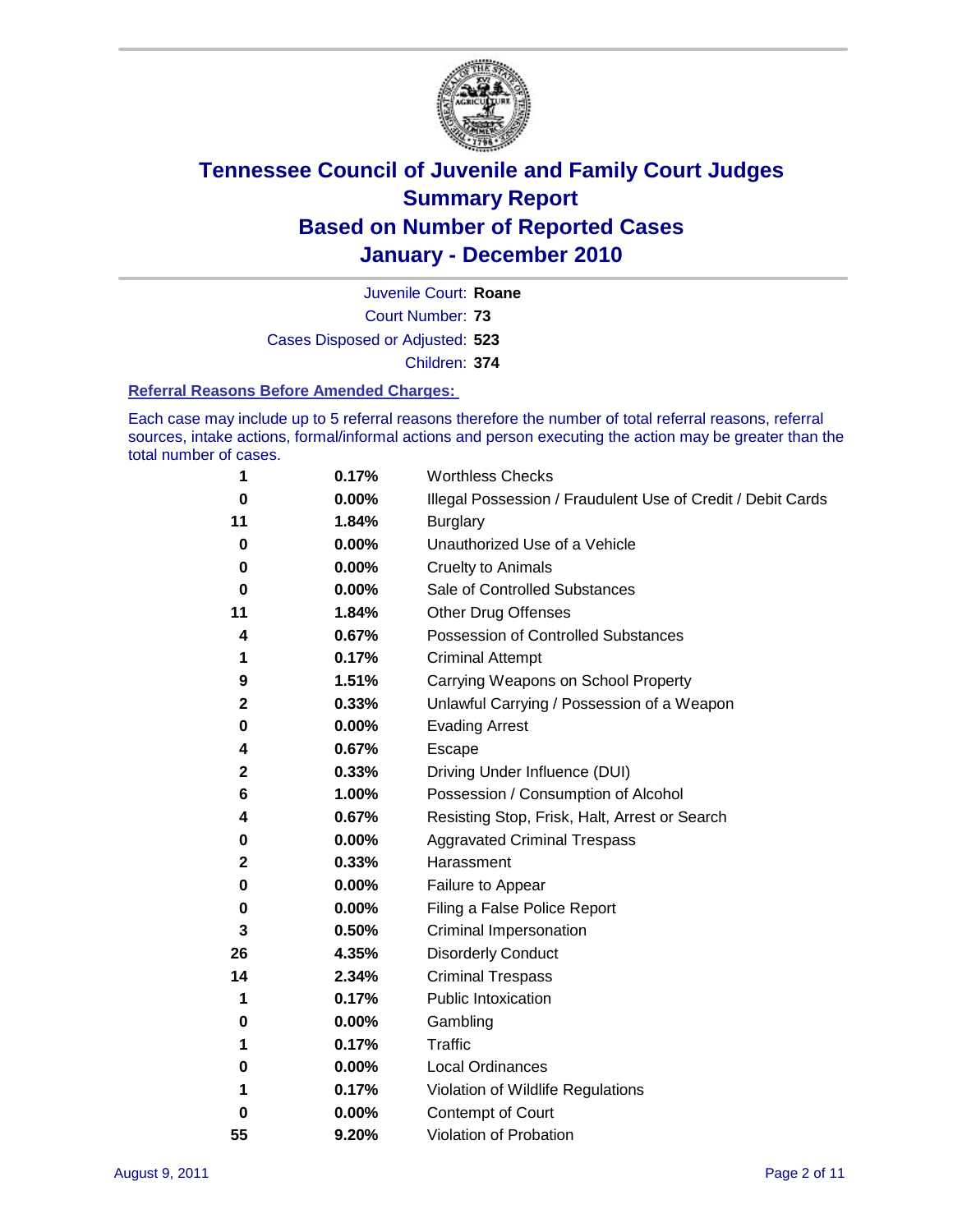

Court Number: **73** Juvenile Court: **Roane** Cases Disposed or Adjusted: **523** Children: **374**

#### **Referral Reasons Before Amended Charges:**

Each case may include up to 5 referral reasons therefore the number of total referral reasons, referral sources, intake actions, formal/informal actions and person executing the action may be greater than the total number of cases.

| 598     | 100.00%        | <b>Total Referrals</b>                                 |
|---------|----------------|--------------------------------------------------------|
| 28      | 4.68%          | Other                                                  |
| 0       | 0.00%          | <b>Consent to Marry</b>                                |
| 0       | 0.00%          | <b>Request for Medical Treatment</b>                   |
| 0       | 0.00%          | <b>Child Support</b>                                   |
| 0       | 0.00%          | Paternity / Legitimation                               |
| 0       | 0.00%          | Visitation                                             |
| 0       | 0.00%          | Custody                                                |
| 0       | $0.00\%$       | <b>Foster Care Review</b>                              |
| 0       | $0.00\%$       | <b>Administrative Review</b>                           |
| 0       | 0.00%          | <b>Judicial Review</b>                                 |
| 2       | 0.33%          | Violation of Informal Adjustment                       |
| 0       | $0.00\%$       | <b>Violation of Pretrial Diversion</b>                 |
| 0       | 0.00%          | <b>Termination of Parental Rights</b>                  |
| 16      | 2.68%          | Dependency / Neglect                                   |
| 0       | $0.00\%$       | <b>Physically Abused Child</b>                         |
| 0       | $0.00\%$       | Sexually Abused Child                                  |
| 0       | $0.00\%$       | Violation of Curfew                                    |
| 1       | 0.17%          | Violation of a Valid Court Order                       |
| 1<br>55 | 0.17%<br>9.20% | Out-of-State Runaway<br>Possession of Tobacco Products |
| 21      | 3.51%          | In-State Runaway                                       |
| 178     | 29.77%         | Truancy                                                |
| 28      | 4.68%          | Unruly Behavior                                        |
| 1       | 0.17%          | <b>Violation of Aftercare</b>                          |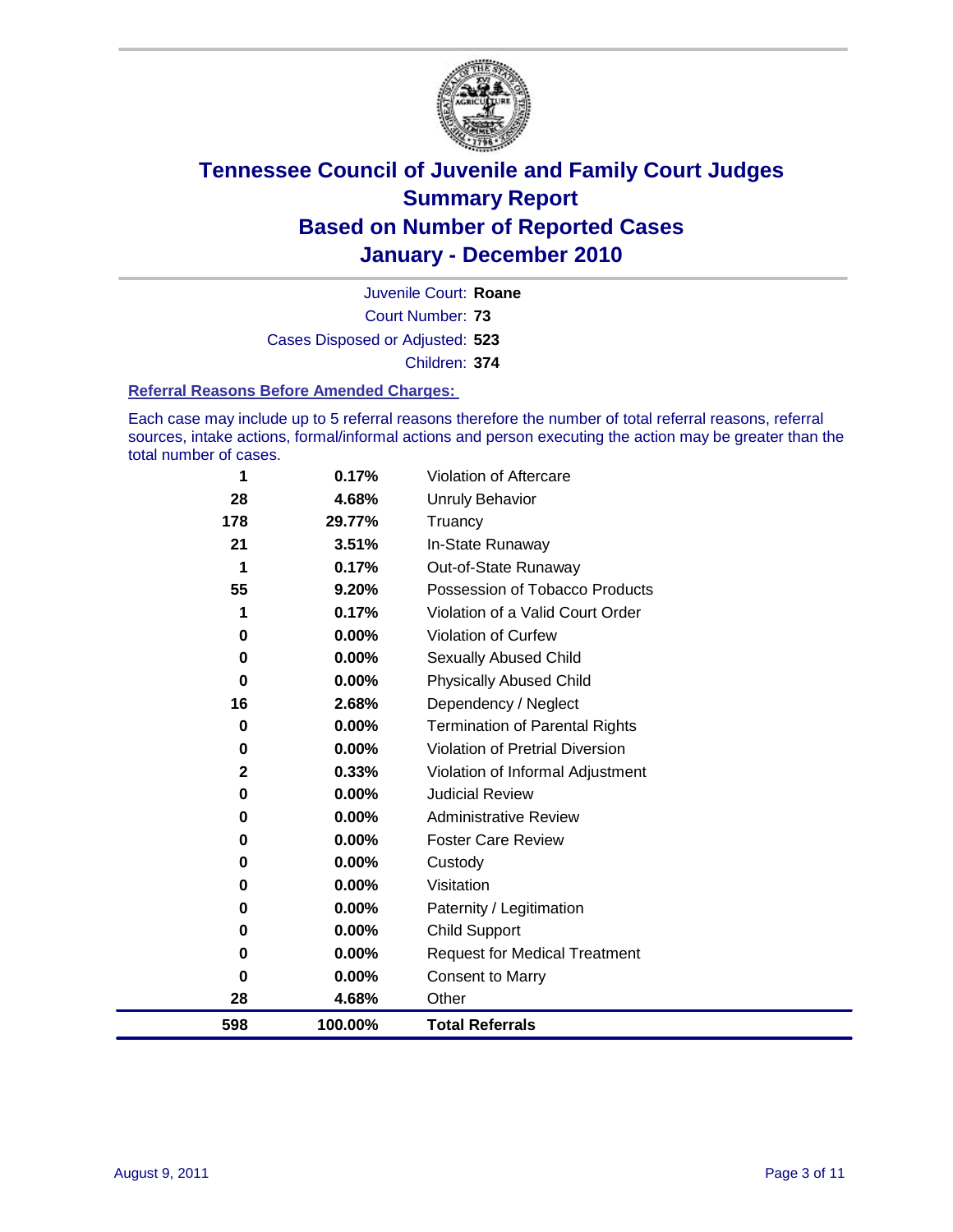

|                            |                                 | Juvenile Court: Roane             |  |
|----------------------------|---------------------------------|-----------------------------------|--|
|                            |                                 | Court Number: 73                  |  |
|                            | Cases Disposed or Adjusted: 523 |                                   |  |
|                            |                                 | Children: 374                     |  |
| <b>Referral Sources: 1</b> |                                 |                                   |  |
| 260                        | 43.48%                          | Law Enforcement                   |  |
| 25                         | 4.18%                           | Parents                           |  |
| 4                          | 0.67%                           | Relatives                         |  |
| 0                          | $0.00\%$                        | Self                              |  |
| 196                        | 32.78%                          | School                            |  |
| 0                          | $0.00\%$                        | <b>CSA</b>                        |  |
| 40                         | 6.69%                           | <b>DCS</b>                        |  |
| 0                          | $0.00\%$                        | <b>Other State Department</b>     |  |
| 1                          | 0.17%                           | <b>District Attorney's Office</b> |  |
| 43                         | 7.19%                           | <b>Court Staff</b>                |  |
| 0                          | $0.00\%$                        | Social Agency                     |  |
| 0                          | $0.00\%$                        | <b>Other Court</b>                |  |
| 22                         | 3.68%                           | Victim                            |  |

| 598 | 100.00%  | <b>Total Referral Sources</b> |
|-----|----------|-------------------------------|
| 5   | 0.84%    | Other                         |
| 2   | 0.33%    | <b>Unknown</b>                |
| 0   | $0.00\%$ | Hospital                      |
| 0   | $0.00\%$ | Child & Parent                |
|     |          |                               |

### **Age of Child at Referral: 2**

| 374 | 100.00% | <b>Total Child Count</b> |  |
|-----|---------|--------------------------|--|
| 0   | 0.00%   | <b>Unknown</b>           |  |
| 1   | 0.27%   | Ages 19 and Over         |  |
| 78  | 20.86%  | Ages 17 through 18       |  |
| 120 | 32.09%  | Ages 15 through 16       |  |
| 85  | 22.73%  | Ages 13 through 14       |  |
| 23  | 6.15%   | Ages 11 through 12       |  |
| 67  | 17.91%  | Ages 10 and Under        |  |
|     |         |                          |  |

<sup>1</sup> If different than number of Referral Reasons (598), verify accuracy of your court's data.

<sup>2</sup> One child could be counted in multiple categories, verify accuracy of your court's data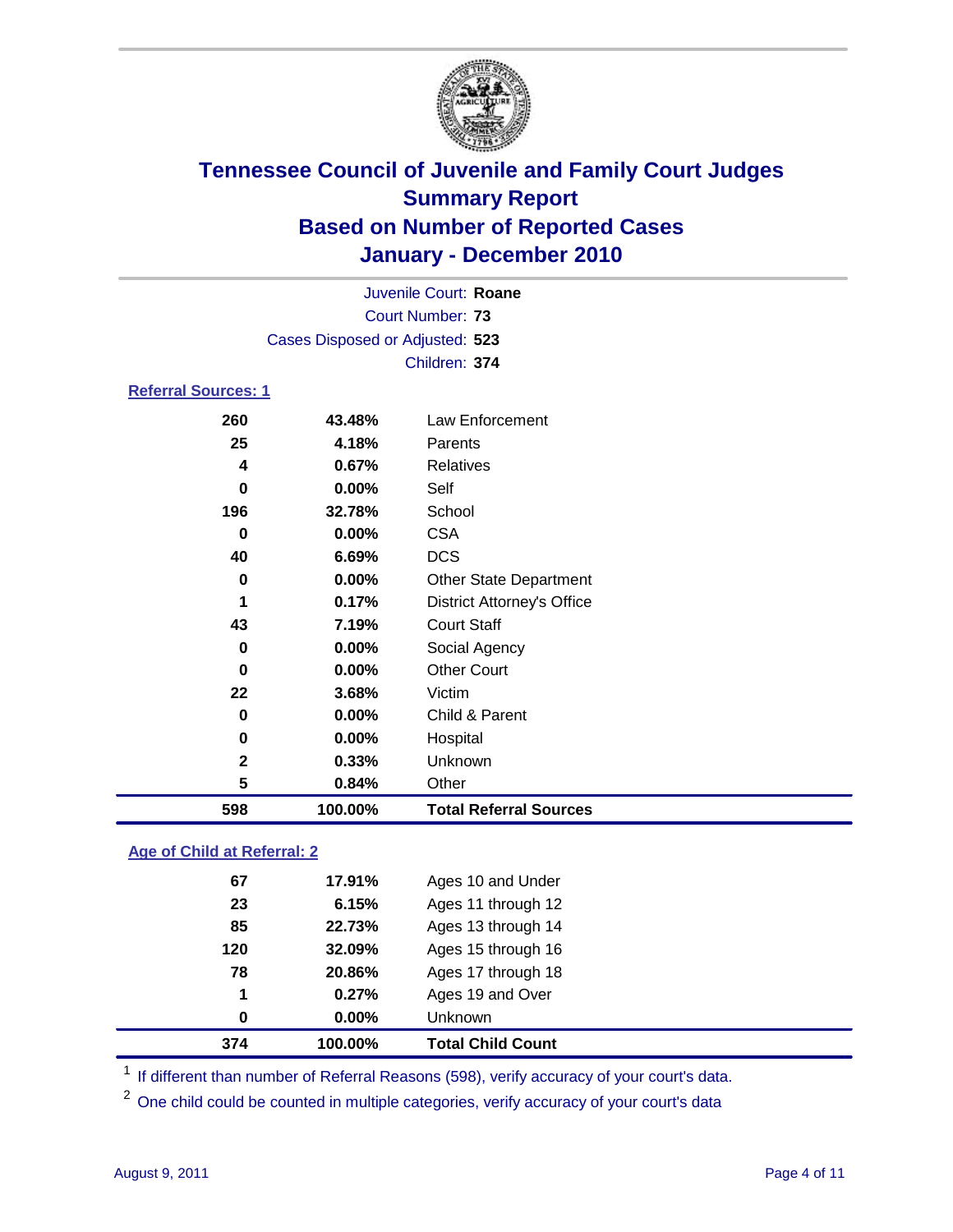

| Juvenile Court: Roane                   |                                 |                          |  |  |  |
|-----------------------------------------|---------------------------------|--------------------------|--|--|--|
|                                         | <b>Court Number: 73</b>         |                          |  |  |  |
|                                         | Cases Disposed or Adjusted: 523 |                          |  |  |  |
|                                         | Children: 374                   |                          |  |  |  |
| Sex of Child: 1                         |                                 |                          |  |  |  |
| 235                                     | 62.83%                          | Male                     |  |  |  |
| 139                                     | 37.17%                          | Female                   |  |  |  |
| $\mathbf 0$                             | 0.00%                           | Unknown                  |  |  |  |
| 374                                     | 100.00%                         | <b>Total Child Count</b> |  |  |  |
| Race of Child: 1                        |                                 |                          |  |  |  |
| 351                                     | 93.85%                          | White                    |  |  |  |
| 15                                      | 4.01%                           | African American         |  |  |  |
| 0                                       | 0.00%                           | Native American          |  |  |  |
| $\mathbf 0$                             | 0.00%                           | Asian                    |  |  |  |
| 8                                       | 2.14%                           | Mixed                    |  |  |  |
| $\bf{0}$                                | 0.00%                           | Unknown                  |  |  |  |
| 374                                     | 100.00%                         | <b>Total Child Count</b> |  |  |  |
| <b>Hispanic Origin: 1</b>               |                                 |                          |  |  |  |
| 13                                      | 3.48%                           | Yes                      |  |  |  |
| 358                                     | 95.72%                          | <b>No</b>                |  |  |  |
| 3                                       | 0.80%                           | Unknown                  |  |  |  |
| 374                                     | 100.00%                         | <b>Total Child Count</b> |  |  |  |
| <b>School Enrollment of Children: 1</b> |                                 |                          |  |  |  |
| 333                                     | 89.04%                          | Yes                      |  |  |  |
| 32                                      | 8.56%                           | No                       |  |  |  |
| 9                                       | 2.41%                           | Unknown                  |  |  |  |
| 374                                     | 100.00%                         | <b>Total Child Count</b> |  |  |  |

One child could be counted in multiple categories, verify accuracy of your court's data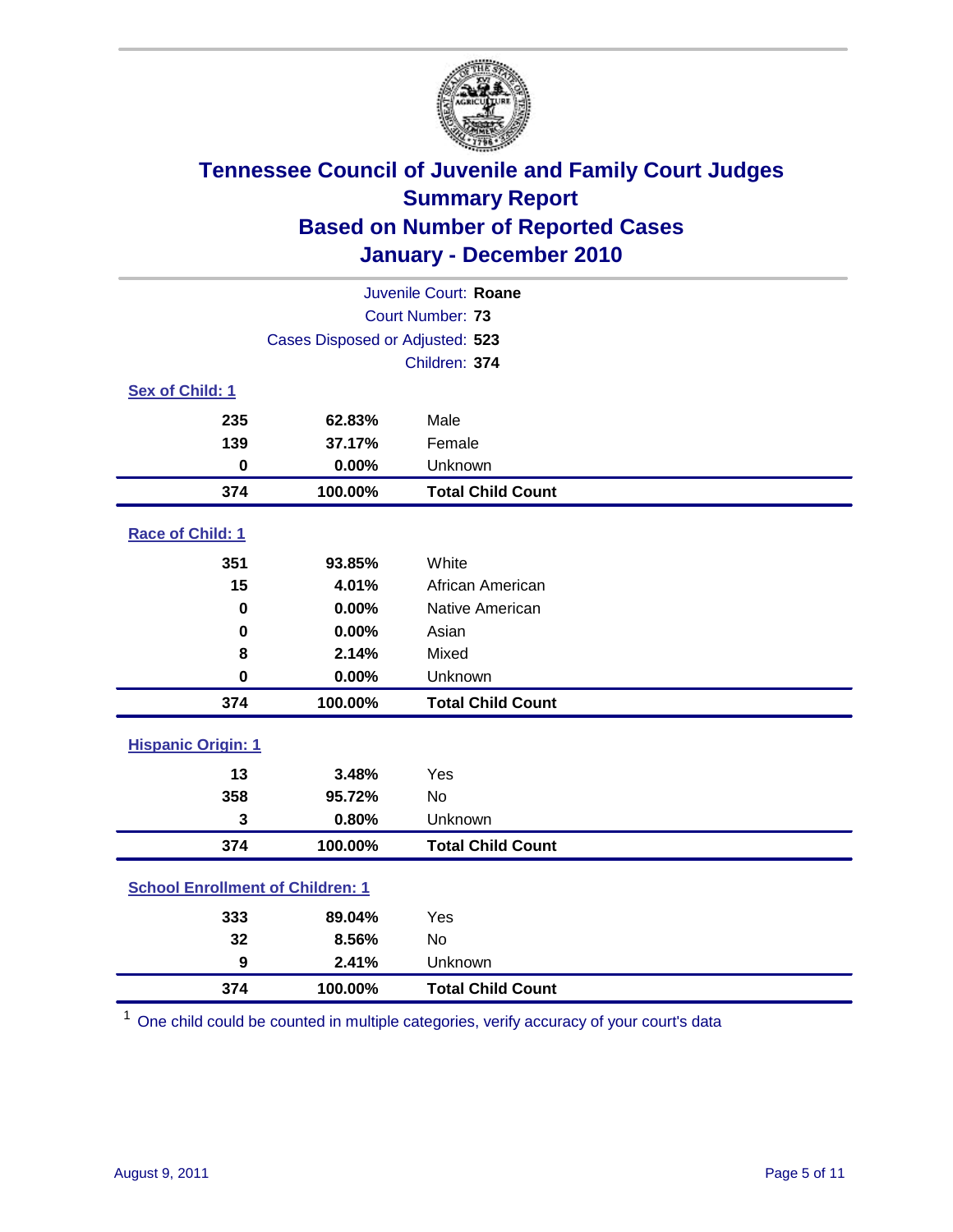

Court Number: **73** Juvenile Court: **Roane** Cases Disposed or Adjusted: **523** Children: **374**

### **Living Arrangement of Child at Time of Referral: 1**

| 374          | 100.00%  | <b>Total Child Count</b>     |
|--------------|----------|------------------------------|
| 3            | 0.80%    | Other                        |
| 13           | 3.48%    | Unknown                      |
| 10           | 2.67%    | Independent                  |
| 0            | $0.00\%$ | In an Institution            |
| 2            | 0.53%    | In a Residential Center      |
| $\mathbf{2}$ | 0.53%    | In a Group Home              |
| 11           | 2.94%    | With Foster Family           |
| 3            | 0.80%    | With Adoptive Parents        |
| 35           | 9.36%    | <b>With Relatives</b>        |
| 32           | 8.56%    | <b>With Father</b>           |
| 163          | 43.58%   | With Mother                  |
| 8            | 2.14%    | With Mother and Stepfather   |
| 5            | $1.34\%$ | With Father and Stepmother   |
| 87           | 23.26%   | With Both Biological Parents |
|              |          |                              |

#### **Type of Detention: 2**

| 523 | 100.00%  | <b>Total Detention Count</b> |
|-----|----------|------------------------------|
| 3   | 0.57%    | Other                        |
| 517 | 98.85%   | Does Not Apply               |
| 0   | $0.00\%$ | <b>Unknown</b>               |
| 0   | $0.00\%$ | <b>Psychiatric Hospital</b>  |
| 0   | 0.00%    | Jail - No Separation         |
| 0   | $0.00\%$ | Jail - Partial Separation    |
| 0   | 0.00%    | Jail - Complete Separation   |
| 0   | 0.00%    | Juvenile Detention Facility  |
| 3   | 0.57%    | Non-Secure Placement         |
|     |          |                              |

<sup>1</sup> One child could be counted in multiple categories, verify accuracy of your court's data

<sup>2</sup> If different than number of Cases (523) verify accuracy of your court's data.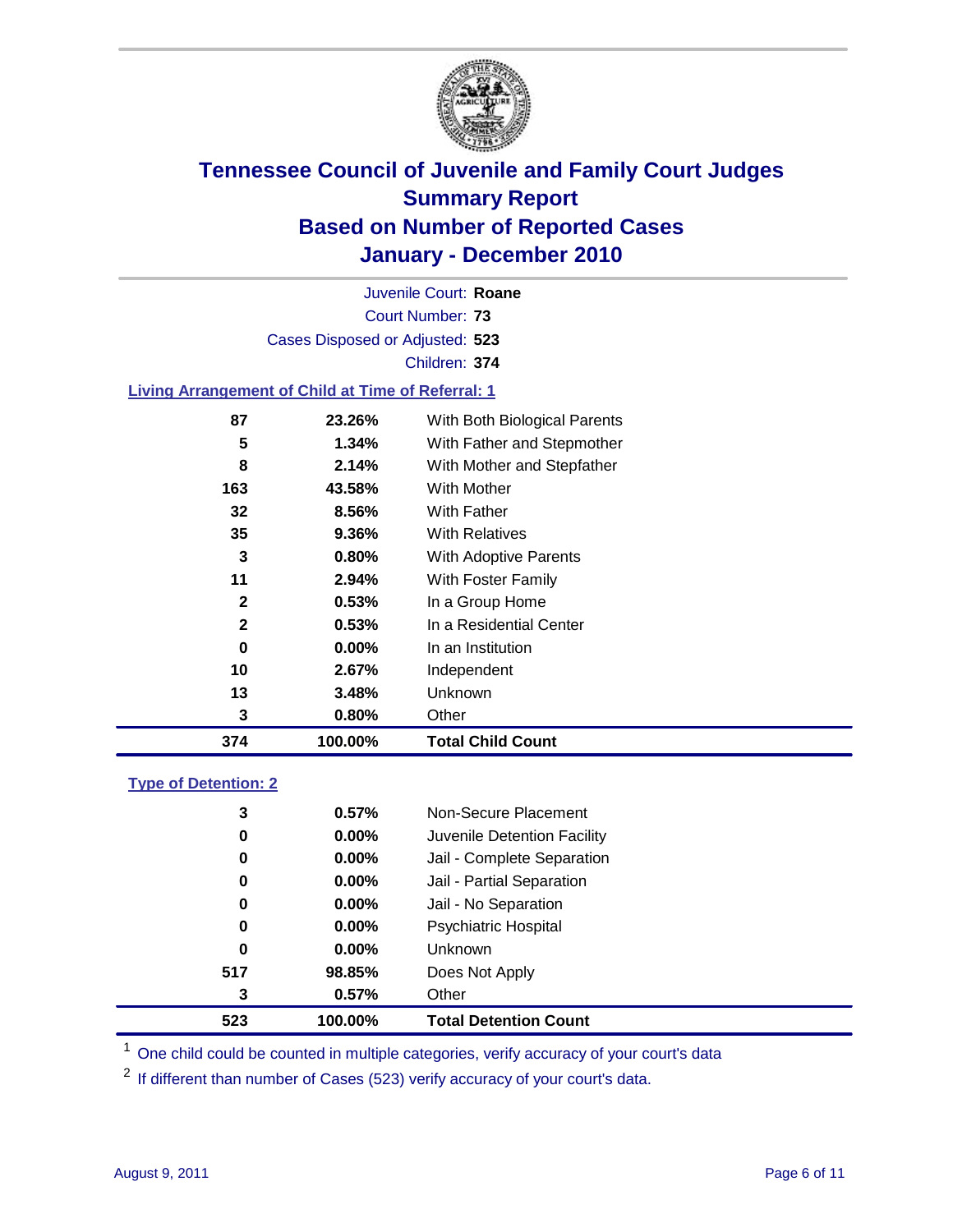

|                                                    |                 | Juvenile Court: Roane                        |  |  |
|----------------------------------------------------|-----------------|----------------------------------------------|--|--|
| Court Number: 73                                   |                 |                                              |  |  |
| Cases Disposed or Adjusted: 523                    |                 |                                              |  |  |
|                                                    |                 | Children: 374                                |  |  |
| <b>Placement After Secure Detention Hearing: 1</b> |                 |                                              |  |  |
| 1                                                  | 0.19%           | Returned to Prior Living Arrangement         |  |  |
| 0                                                  | 0.00%           | Juvenile Detention Facility                  |  |  |
| 0                                                  | 0.00%           | Jail                                         |  |  |
| 0                                                  | 0.00%           | Shelter / Group Home                         |  |  |
| 0                                                  | 0.00%           | <b>Foster Family Home</b>                    |  |  |
| 0                                                  | 0.00%           | Psychiatric Hospital                         |  |  |
| 0                                                  | 0.00%           | Unknown                                      |  |  |
| 521                                                | 99.62%          | Does Not Apply                               |  |  |
| 1                                                  | 0.19%           | Other                                        |  |  |
| 523                                                | 100.00%         | <b>Total Placement Count</b>                 |  |  |
| <b>Intake Actions: 2</b>                           |                 |                                              |  |  |
|                                                    |                 |                                              |  |  |
| 555<br>$\bf{0}$                                    | 92.81%<br>0.00% | <b>Petition Filed</b><br><b>Motion Filed</b> |  |  |
| 40                                                 | 6.69%           | <b>Citation Processed</b>                    |  |  |
|                                                    |                 |                                              |  |  |
| 0<br>$\bf{0}$                                      | 0.00%<br>0.00%  | Notification of Paternity Processed          |  |  |
|                                                    |                 | Scheduling of Judicial Review                |  |  |
| 0                                                  | 0.00%           | Scheduling of Administrative Review          |  |  |
| 0                                                  | 0.00%           | Scheduling of Foster Care Review             |  |  |
| 0                                                  | 0.00%           | Unknown                                      |  |  |
| 0                                                  | 0.00%           | Does Not Apply                               |  |  |
| 3                                                  | 0.50%           | Other                                        |  |  |
| 598                                                | 100.00%         | <b>Total Intake Count</b>                    |  |  |

<sup>1</sup> If different than number of Cases (523) verify accuracy of your court's data.

<sup>2</sup> If different than number of Referral Reasons (598), verify accuracy of your court's data.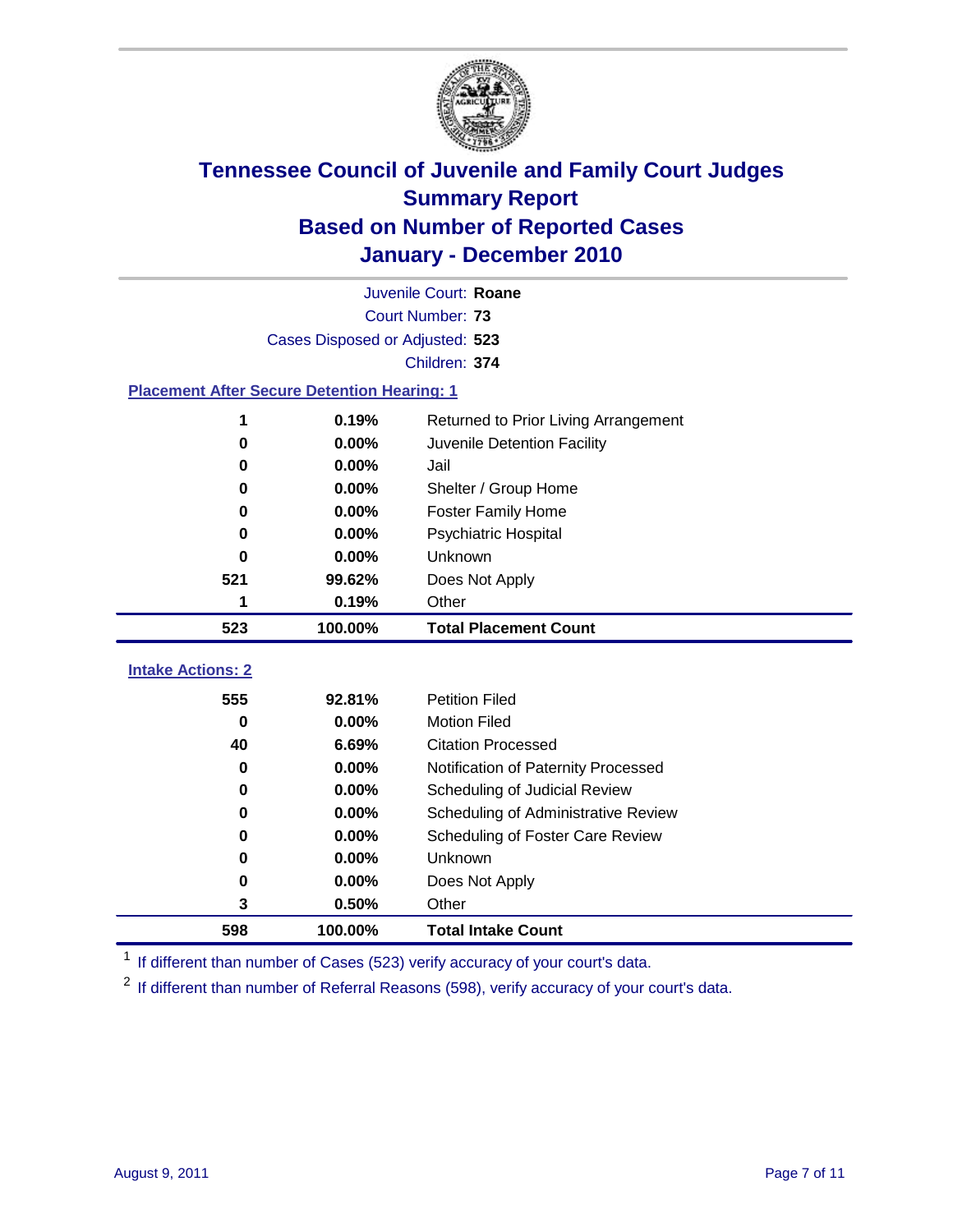

Court Number: **73** Juvenile Court: **Roane** Cases Disposed or Adjusted: **523** Children: **374**

### **Last Grade Completed by Child: 1**

| 5                                       | 1.34%   | Too Young for School         |  |  |
|-----------------------------------------|---------|------------------------------|--|--|
| 1                                       | 0.27%   | Preschool                    |  |  |
| 5                                       | 1.34%   | Kindergarten                 |  |  |
| 10                                      | 2.67%   | 1st Grade                    |  |  |
| 8                                       | 2.14%   | 2nd Grade                    |  |  |
| 9                                       | 2.41%   | 3rd Grade                    |  |  |
| 13                                      | 3.48%   | 4th Grade                    |  |  |
| 13                                      | 3.48%   | 5th Grade                    |  |  |
| 24                                      | 6.42%   | 6th Grade                    |  |  |
| 32                                      | 8.56%   | 7th Grade                    |  |  |
| 67                                      | 17.91%  | 8th Grade                    |  |  |
| 83                                      | 22.19%  | 9th Grade                    |  |  |
| 54                                      | 14.44%  | 10th Grade                   |  |  |
| 24                                      | 6.42%   | 11th Grade                   |  |  |
| 4                                       | 1.07%   | 12th Grade                   |  |  |
| 0                                       | 0.00%   | Non-Graded Special Ed        |  |  |
| 5                                       | 1.34%   | <b>GED</b>                   |  |  |
| 5                                       | 1.34%   | Graduated                    |  |  |
| $\overline{\mathbf{2}}$                 | 0.53%   | <b>Never Attended School</b> |  |  |
| 10                                      | 2.67%   | Unknown                      |  |  |
| 0                                       | 0.00%   | Other                        |  |  |
| 374                                     | 100.00% | <b>Total Child Count</b>     |  |  |
| <b>Enrolled in Special Education: 1</b> |         |                              |  |  |

| 374 | 100.00% | <b>Total Child Count</b> |  |  |  |
|-----|---------|--------------------------|--|--|--|
| 13  | 3.48%   | <b>Unknown</b>           |  |  |  |
| 317 | 84.76%  | No                       |  |  |  |
| 44  | 11.76%  | Yes                      |  |  |  |
|     |         |                          |  |  |  |

One child could be counted in multiple categories, verify accuracy of your court's data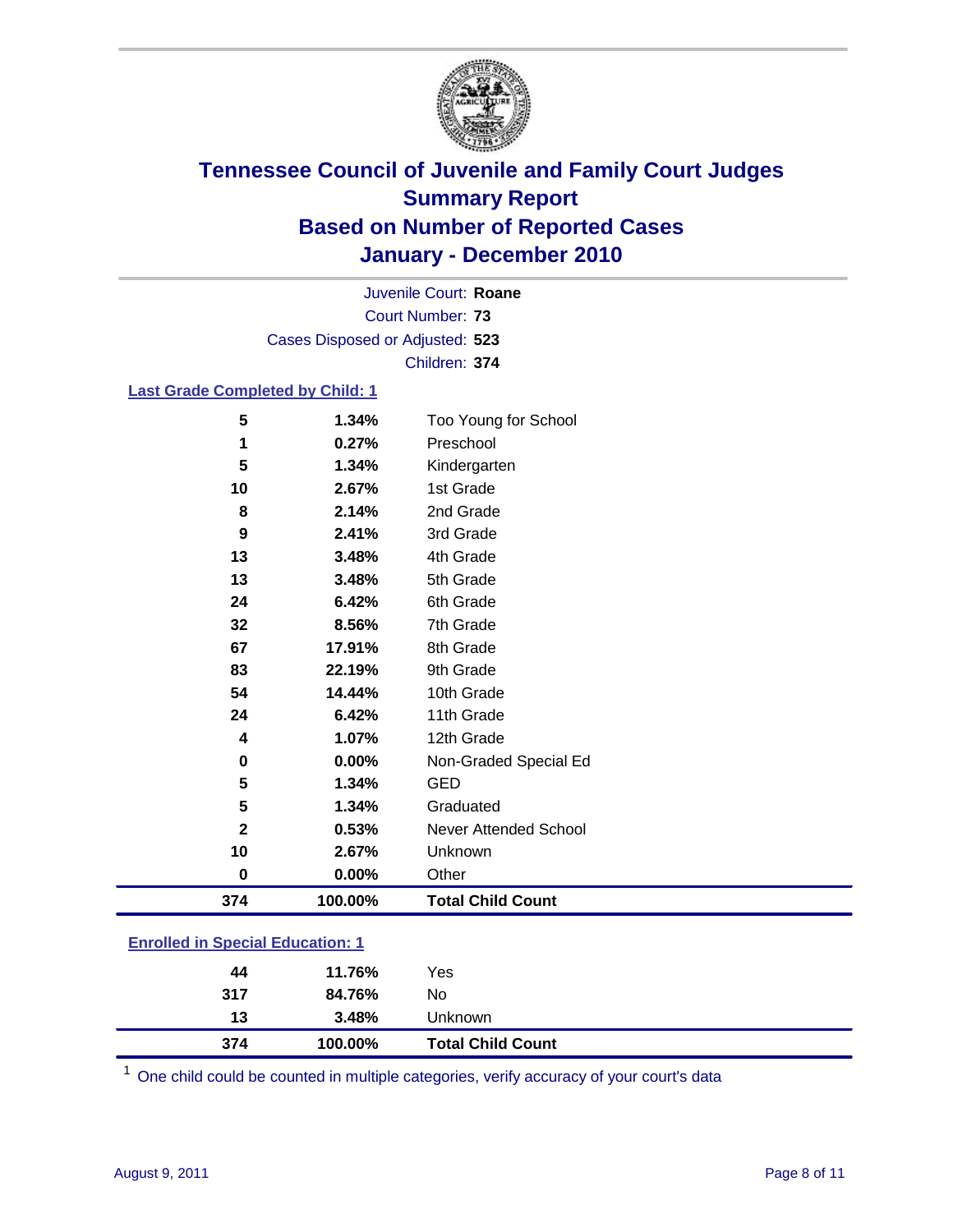

|                              |                                 | Juvenile Court: Roane     |
|------------------------------|---------------------------------|---------------------------|
|                              |                                 | Court Number: 73          |
|                              | Cases Disposed or Adjusted: 523 |                           |
|                              |                                 | Children: 374             |
| <b>Action Executed By: 1</b> |                                 |                           |
| 598                          | 100.00%                         | Judge                     |
| 0                            | $0.00\%$                        | Magistrate                |
| 0                            | $0.00\%$                        | <b>YSO</b>                |
| 0                            | $0.00\%$                        | Other                     |
| 0                            | 0.00%                           | Unknown                   |
| 598                          | 100.00%                         | <b>Total Action Count</b> |

### **Formal / Informal Actions: 1**

| 144          | 24.08%   | Dismissed                                        |
|--------------|----------|--------------------------------------------------|
| 0            | $0.00\%$ | Retired / Nolle Prosequi                         |
| 167          | 27.93%   | <b>Complaint Substantiated Delinquent</b>        |
| 107          | 17.89%   | <b>Complaint Substantiated Status Offender</b>   |
| 10           | 1.67%    | <b>Complaint Substantiated Dependent/Neglect</b> |
| 0            | $0.00\%$ | <b>Complaint Substantiated Abused</b>            |
| 0            | $0.00\%$ | <b>Complaint Substantiated Mentally III</b>      |
| 49           | 8.19%    | Informal Adjustment                              |
| 0            | $0.00\%$ | <b>Pretrial Diversion</b>                        |
| $\mathbf{2}$ | 0.33%    | <b>Transfer to Adult Court Hearing</b>           |
| 0            | $0.00\%$ | Charges Cleared by Transfer to Adult Court       |
|              | 0.17%    | Special Proceeding                               |
| 0            | $0.00\%$ | <b>Review Concluded</b>                          |
| 72           | 12.04%   | Case Held Open                                   |
| 46           | 7.69%    | Other                                            |
| 0            | $0.00\%$ | <b>Unknown</b>                                   |
| 598          | 100.00%  | <b>Total Action Count</b>                        |

<sup>1</sup> If different than number of Referral Reasons (598), verify accuracy of your court's data.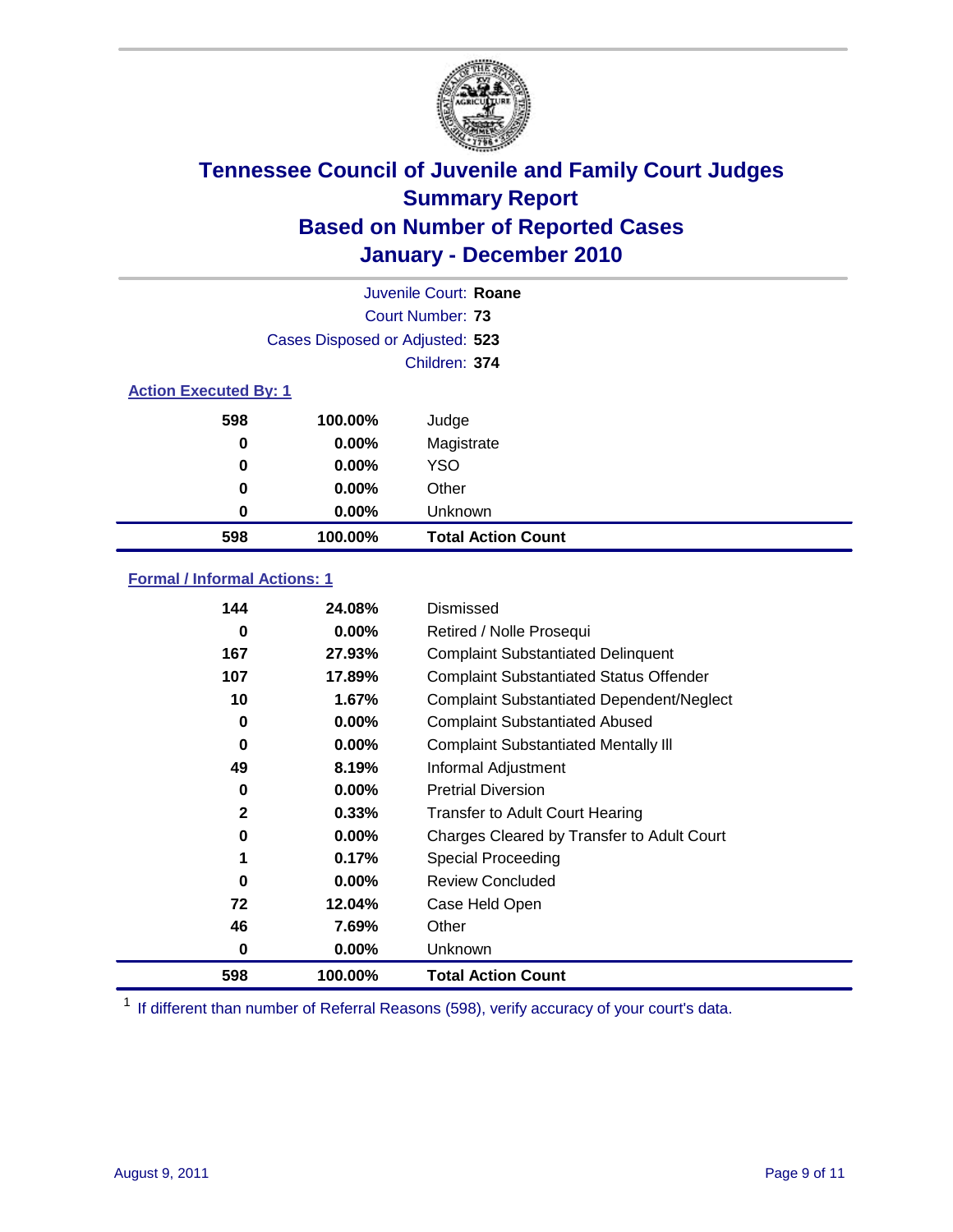

|                       |                                 | Juvenile Court: Roane                                 |
|-----------------------|---------------------------------|-------------------------------------------------------|
|                       |                                 | Court Number: 73                                      |
|                       | Cases Disposed or Adjusted: 523 |                                                       |
|                       |                                 | Children: 374                                         |
| <b>Case Outcomes:</b> |                                 | There can be multiple outcomes for one child or case. |
| 130                   | 9.95%                           | <b>Case Dismissed</b>                                 |
| 0                     | 0.00%                           | Case Retired or Nolle Prosequi                        |
| 0                     | 0.00%                           | Warned / Counseled                                    |
| 77                    | 5.89%                           | <b>Held Open For Review</b>                           |
| 163                   | 12.47%                          | Supervision / Probation to Juvenile Court             |
| 0                     | 0.00%                           | <b>Probation to Parents</b>                           |
| 0                     | 0.00%                           | Referral to Another Entity for Supervision / Service  |
| 10                    | 0.77%                           | Referred for Mental Health Counseling                 |
| 23                    | 1.76%                           | Referred for Alcohol and Drug Counseling              |
| 0                     | 0.00%                           | <b>Referred to Alternative School</b>                 |
| 0                     | 0.00%                           | Referred to Private Child Agency                      |
| 0                     | 0.00%                           | Referred to Defensive Driving School                  |
| 0                     | 0.00%                           | Referred to Alcohol Safety School                     |
| 3                     | 0.23%                           | Referred to Juvenile Court Education-Based Program    |
| 0                     | 0.00%                           | Driver's License Held Informally                      |
| 0                     | 0.00%                           | <b>Voluntary Placement with DMHMR</b>                 |
| 0                     | 0.00%                           | <b>Private Mental Health Placement</b>                |
| 0                     | 0.00%                           | <b>Private MR Placement</b>                           |
| 0                     | 0.00%                           | Placement with City/County Agency/Facility            |
| 2                     | 0.15%                           | Placement with Relative / Other Individual            |
| 49                    | 3.75%                           | Fine                                                  |
| 190                   | 14.54%                          | <b>Public Service</b>                                 |
| 28                    | 2.14%                           | Restitution                                           |
| 1                     | 0.08%                           | <b>Runaway Returned</b>                               |
| 23                    | 1.76%                           | No Contact Order                                      |
| 7                     | 0.54%                           | Injunction Other than No Contact Order                |
| 0                     | 0.00%                           | <b>House Arrest</b>                                   |
| 17                    | 1.30%                           | <b>Court Defined Curfew</b>                           |
| 0                     | 0.00%                           | Dismissed from Informal Adjustment                    |
| 0                     | 0.00%                           | <b>Dismissed from Pretrial Diversion</b>              |
| 0                     | 0.00%                           | Released from Probation                               |
| 0                     | 0.00%                           | <b>Transferred to Adult Court</b>                     |
| 0                     | 0.00%                           | <b>DMHMR Involuntary Commitment</b>                   |